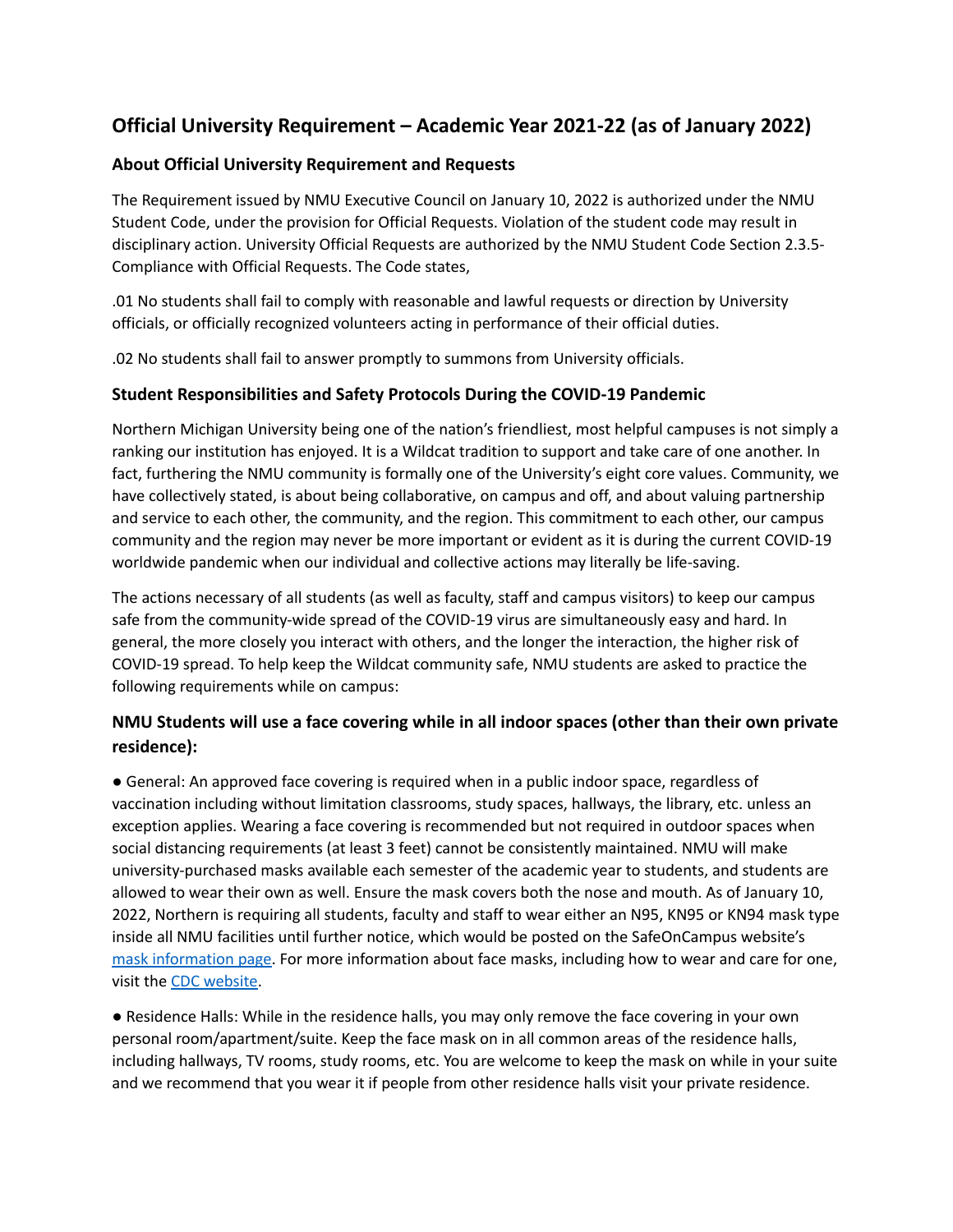● Dining: You may remove your face covering after you are seated in a dining facility and while you are actively eating. But you cannot be without your mask when not actively eating, nor while you walk through the dining space or choose food from a buffet. You cannot enter a dining facility without wearing a face covering. Keep your face covering on while you wait to pick up carry-out food as well.

● Other exceptions: Exceptions to wearing a facial covering have been identified for specific classroom settings. These can be initiated by the classroom instructor but only after receiving approval from the curriculum's Dean. For example, the mask may be removed while playing certain types of musical instruments.

**NMU's mask requirements are subject to change as the area's COVID situation changes. Northern will make every attempt to follow the CDC's recommendation regarding mask wearing for area classifications of substantial and high COVID-19 infection rates.**

#### **Required Testing**

Northern Michigan University students will submit to any COVID-19 testing required by the federal or state governments or the University.

Beginning January 2022, Northern will do random weekly testing of students and employees known to be vaccinated and those who have not provided vaccination information to NMU's Bridge system. If selected it is mandatory that you test during that week's testing options. Failure to comply will be considered a violation of this Official University Requirement, and as such, a Student Code violation, and will be reported to the Dean of Students for disciplinary action, possibly up to expulsion.

Students who have medical reasons to be exempted from COVID-19 testing can contact the NMU Health Center for the proper documentation forms. There is no religious exemption for COVID-19 testing.

### **During the duration of the pandemic, NMU students will:**

- **●** Stay home if they feel sick.
- Quarantine if unvaccinated and they have been exposed to someone with a confirmed COVID-19 diagnosis, as recommended by a health-care provider, or quarantine if they are vaccinated, experiencing symptoms and recommended to do so by a health-care provider.
- Isolate if diagnosed with a current COVID-19 infection.
- Abide by Health Department and University Health Center orders to isolate and/or quarantine.

The words "quarantine" and "isolate" have specific definitions during a pandemic. Quarantine means to separate and restrict the movement of people who have been exposed while waiting to see if they become sick. The word isolate means to separate sick people diagnosed with a contagious disease. NMU expects students who feel unwell to stay home, meaning do NOT physically attend class, go to work, or otherwise expose others to the (potential) COVID-19 virus.

Students with symptoms of COVID-19 or who believe they should be tested based on exposure are encouraged to contact their primary physician or the NMU Health Center at 227-2355. If you need emergency care, call 911.